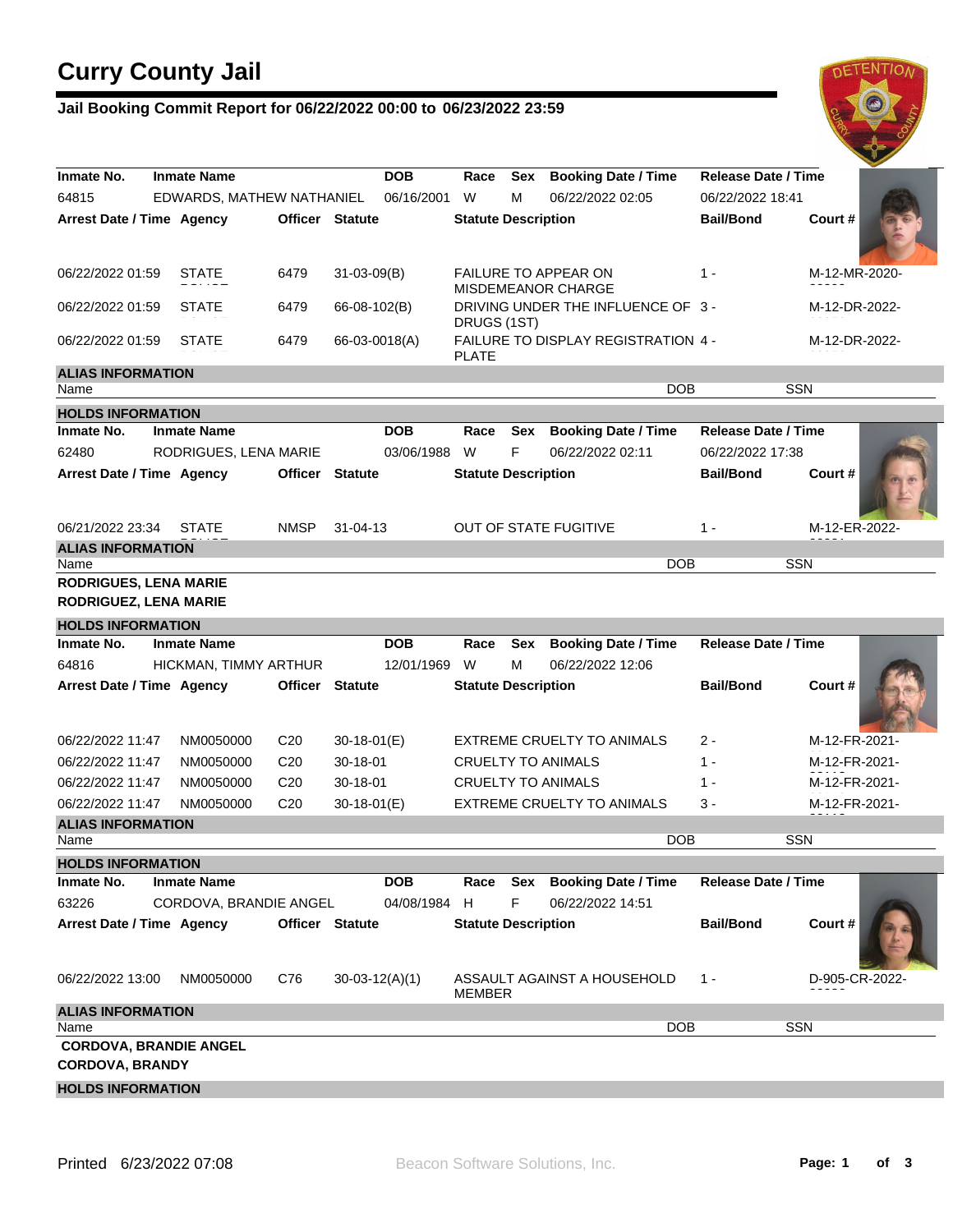## **Curry County Jail**

#### **Jail Booking Commit Report for 06/22/2022 00:00 to 06/23/2022 23:59**